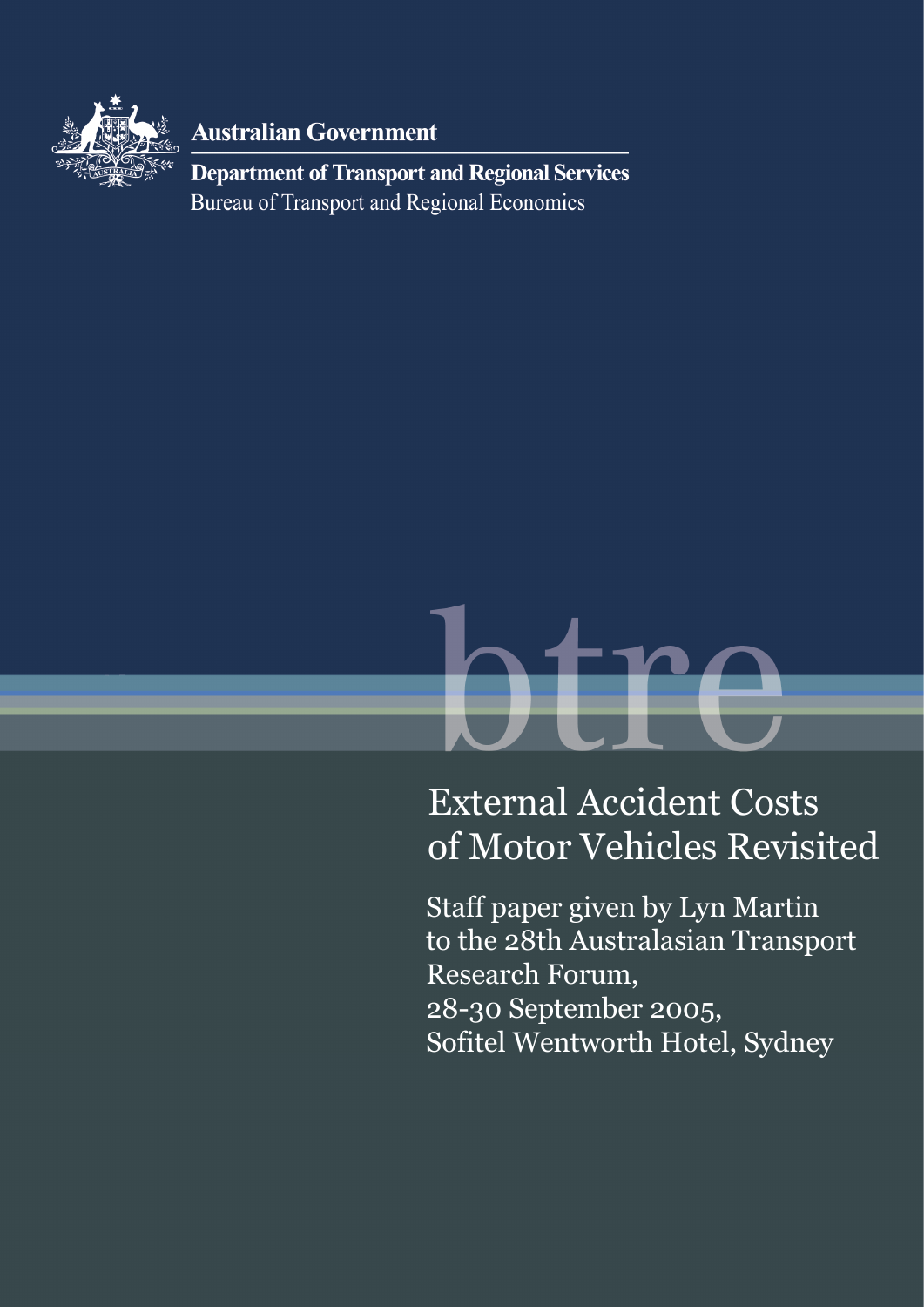# External Accident Costs of Motor Vehicles Revisited

Lyn Martin $1$ 

 $\overline{a}$ 

# **1 Introduction**

Road accidents impose a huge burden on the Australian community, estimated to be over \$40 million per day, representing a major cause of death and disability (BTE 200 p. xi). It is widely argued road users do not face a sufficient share of this cost burden to ensure that they will act in the community interest. This paper explores the source of the possible disparities between the interests of individuals and those of society—disparities that would generate external accident costs.

This paper does not estimate the external costs of accidents. Rather, it reviews the range of definitions of external accident costs—from the popular to the theoretical—and examines the policy implications of each. The paper is aimed at promoting more critical discussion of this potentially significant component of road-user charges.

# **2 External accident costs and the optimal level of accidents**

Establishing the external cost of accidents is a necessary step towards achieving an 'optimal level of accidents'— the point where the marginal cost of accident-reduction activity equals the marginal benefit.<sup>2</sup> If external costs were not included in the calculation then road use would be higher than desirable from society's point of view. Conversely, if too high a value were assigned to external accident costs then road use would be lower than the socially desirable level.

Accident cost is a function of accident rate and accident severity. Severity is influenced by speed and rate by the number of 'vehicle passings'. The impact of these two factors tend to work in opposite directs, as increased traffic levels are often associated with a reduction in average speed. This will be explored more fully later as it has implications for determining the external component of accident costs.

An 'economically correct' approach to road safety would involve some mix of safer roads, safer cars and safer driving with the level of expenditure on each option stopping at the point where the marginal returns were equalised across the options. As the system currently stands, jurisdictional boundaries limit the scope for achieving an appropriate balance.

The focus of this paper, the external accident costs of road use, starts from this position.

# **3 Wide variation in estimates of total external accident costs e**

There appears to be no discernable pattern in the estimates of external accident costs. Nor surprisingly, the definition adopted for the external accident costs has a major impact on the magnitude of those costs. At the higher end of the scale is an ECMT study whose estimates of the external cost of accidents *exceeded* the official estimates of the *total* social cost of accidents (English *et al* 2000 p. vii). Edlin and Karaca-Mandic (2003)

 $1$  Bureau of Transport and Regional Economics (BTRE). Views expressed in this paper do not necessarily reflect those of the BTRE.

Given current technology, it is unlikely to be in the community interest to completely eliminate road accidents.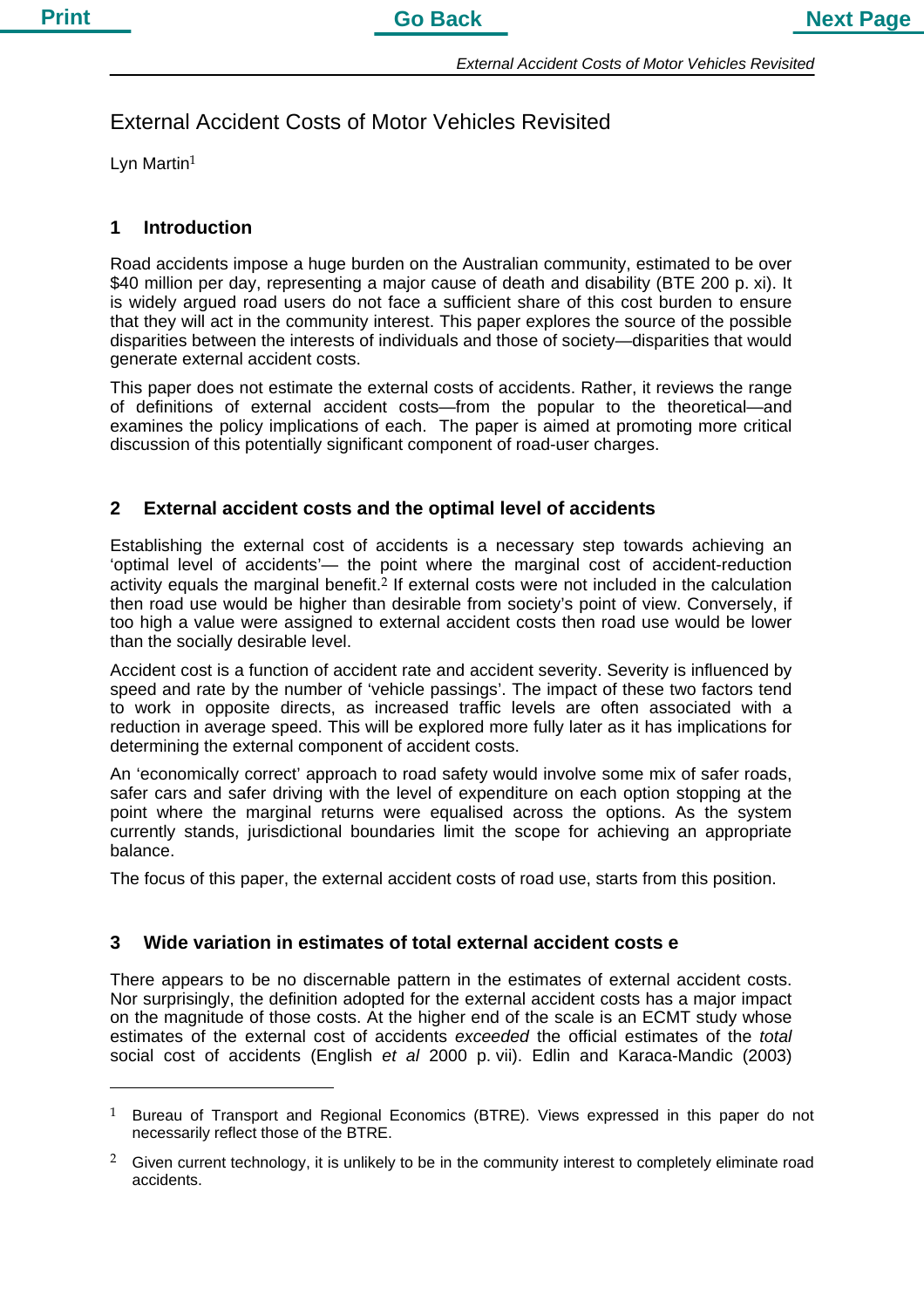concluded that the external costs of accidents in California, if 'internalised' through insurance payments, could result in a trebling of insurance premiums—an increase of US\$2231 per year'. At the other end of the spectrum, the Canadian Royal Commission of National Passenger Transportation estimated external accident costs to be around 2 per cent of total social cost of accidents (ibid. p. vii).

High-end estimates for Australia seem to be around \$5 billion (Stanley 2002) and \$7 billion per annum (Laird 2003), while the Australian Automobile Association put forward a figure of \$2.5 billion per annum (AAA 1998).

The higher the external accident costs and the greater the share of transport externalities accounted for, the more significant accident externalities become as policy issue. Much of the European analysis tends to conclude the external accident costs and a major cost category of transport. The European INFRAS/IWW (2000 p. 9) study<sup>3</sup> estimated that transport external accident costs accounted for almost 30 per cent of the (non-congestion) total external costs, see Figure 1 below.<sup>4</sup>



SOURCE: INFRAS/IWW 2000

# **Figure 1 Composition of external costs of transport in EUR175 by cost category**

# **3.1 External costs vary by location, vehicle type and traffic flows**

While there are widely disparate approaches to estimating external accident costs, most analysts agree that they vary significantly with location/road type, vehicle type and traffic flows. In one study, the European Commission observed that 'the total accident externality charge is likely to be over ten times higher in a central city area than on interurban roads (EC 1999 p. 11). The estimates from the INFRAS/IWW 2004 study, presented in Table 1 below, illustrate even greater variation The marginal external accident cost for passenger cars range from €3.9/1000 vehicle km (Sweden, motorways, low estimate) to €161.3 (Netherlands, urban roads, high estimate)—41 times the lower estimate.

Perhaps surprisingly, the study suggests that passenger cars have higher external accident costs than trucks ('heavy duty vehicles'). Both the upper and lower estimate of external marginal accident costs for passenger cars is higher than for trucks:  $\epsilon$ 2.5

 $3$  Study sponsored by the International Union of Railways (UIC)

<sup>4</sup> Assumed a value of human life of  $\in$  1.5 million and that average costs and marginal costs re equal.

<sup>&</sup>lt;sup>5</sup> EUR17 refers to the Western European countries—the original 15 EU countries plus Norway and Switzerland)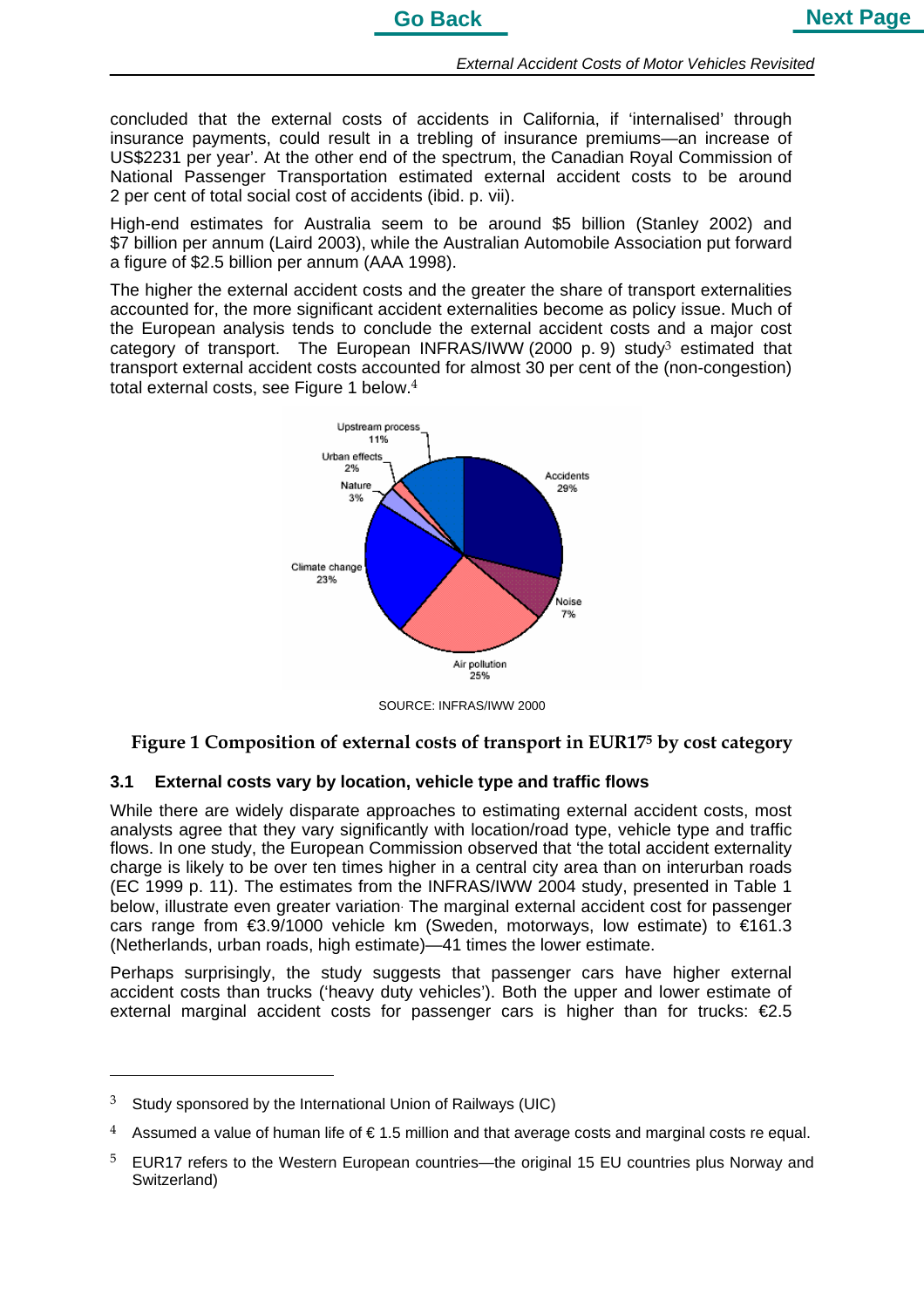|                  | Motorways |                |              |     |                                                                           |      |      | Inter-urban Roads   |  |           |                                                                    |  |                | Urban Roads |                                  |      |                |                     |  |
|------------------|-----------|----------------|--------------|-----|---------------------------------------------------------------------------|------|------|---------------------|--|-----------|--------------------------------------------------------------------|--|----------------|-------------|----------------------------------|------|----------------|---------------------|--|
|                  | Cars      |                |              | HDV |                                                                           |      | Cars |                     |  | HDV       |                                                                    |  | Cars           |             |                                  | HDV  |                |                     |  |
|                  |           | low mean high  |              |     | low  mean  high                                                           |      |      |                     |  |           | low  mean  high   low  mean  high                                  |  |                |             | low mean high                    |      |                | low  mean  high     |  |
| Austria          | 14.2      |                | $27.3$ 34.1  | 8.7 | 16.6                                                                      | 20.7 |      |                     |  |           | 36.7 41.9 51.6 22.3 25.5 31.4 51.8 53.5 55.1 31.6 32.5 33.5        |  |                |             |                                  |      |                |                     |  |
| Belgium          | 11.3      | 21.7           | 27.1         | 7.5 | 14.4                                                                      | 18.0 |      | 60.3 69.0 84.9 39.1 |  |           | 44.7                                                               |  |                |             | 55.0 122.6 126.4 130.2 69.0 71.1 |      |                | 73.3                |  |
| Denmark          | 6.3       |                | $12.1$ 15.1  | 4.0 | 7.61                                                                      | 9.5  | 35.8 | 40.9                |  | 50.4 23.1 |                                                                    |  | 26.4 32.4 89.5 | 92.3        | 95.1                             | 52.3 | 53.9           | 55.6                |  |
| Finland          | 5.0       |                | $9.5$   11.9 | 3.4 | 6.5                                                                       | 8.1  |      |                     |  |           | 28.7 32.9 40.4 19.5 22.3 27.4                                      |  | 9.5            | 9.8         | 10.1                             | 6.5  | 6.7            | 6.9                 |  |
| France           | 7.5       |                | 14.5   18.0  | 5.4 | 10.5                                                                      | 13.1 |      |                     |  |           | 46.0 52.6 64.8 32.9 37.6 46.3 62.0                                 |  |                | 63.9        |                                  |      | 65.9 38.4 39.6 | 40.8                |  |
| Germany          | 7.1       |                | 13.6   17.0  | 4.5 | 8.6                                                                       |      |      |                     |  |           | 10.7 48.9 55.9 68.8 30.6 35.0 43.0 122.2 126.0 129.9 65.4          |  |                |             |                                  |      |                | 67.5 69.5           |  |
| Ireland<br>Rep.  |           | 11.2 21.6 26.9 |              |     | 8.8 16.9 21.1 19.5 22.3 27.5 15.3 17.5 21.5 60.2 62.1 64.0 47.2 48.7 50.1 |      |      |                     |  |           |                                                                    |  |                |             |                                  |      |                |                     |  |
| Nether-<br>lands |           | 6.2 12.0 14.9  |              | 3.9 | 7.5                                                                       |      |      |                     |  |           | 9.4 55.9 63.8 78.6 35.8 41.0 50.4 151.9 156.6 161.3 85.2 87.9 90.5 |  |                |             |                                  |      |                |                     |  |
| Sweden           | 3.9       | 7.6            | 9.5          | 2.5 | 4.9                                                                       | 6.1  | 27.4 |                     |  |           | 31.3 38.5 17.5 20.0 24.6 19.5                                      |  |                | 20.1        |                                  |      |                | 20.7 12.5 12.9 13.3 |  |
| Switzer-<br>land | 5.1       |                | $9.8$   12.2 | 3.1 | 6.0                                                                       |      |      |                     |  |           | 7.5 52.3 59.8 73.6 32.3 36.9 45.5 59.3                             |  |                |             | 61.2 63.0 36.6 37.8 38.9         |      |                |                     |  |
| UK               | 7.71      |                | 14.9 18.6    | 4.5 | 8.6                                                                       |      |      |                     |  |           | 10.7 46.6 53.2 65.5 26.9 30.8 37.9 53.4 55.0 56.7 30.9 31.8 32.8   |  |                |             |                                  |      |                |                     |  |

(Sweden, motorways, low estimate) compared with  $\epsilon$ 3.9 at the lower end and  $\epsilon$ 73.3 (Belgium, urban, high estimate) compared with  $\epsilon$ 161.3 at the upper end.<sup>6</sup>

SOURCE: INFRAS/IWW (2004) P. 92

# **Table 1 Range of Marginal Accident Costs for Medium Traffic Flows (€ per 1,000 vehicle km)**

Wide variations in external accident costs have major policy implications simply because a tax on fuel or on distance traveled is not likely to provide an accurate mechanism for internalising such costs.

Ultimately, it is the definition of external accident costs that is adopted that determines both the total value and the variation. Commonly-used definitions of external accidents range widely and still appear to be in 'the state of flux' that Cox identified more than a decade ago (Cox 1994 p. 189).The various definitions and their implications are explored in more detail below.

# **4 Definitions of external accident costs**

The following definitions are not mutually exclusive and some can be regarded as separately identifiable components of total external accident costs. The order of presentation roughly reflects popularity of the definition in general usage.

### **4.1 Fixed proportion of total accident costs**

External accident costs are commonly defined as a fixed proportion of total costs, generally ranging from 10—50 per cent (e.g. BTRE WP 40 p. 63 and Cox 1994, p. 274). The first comprehensive Australian study on transport externalities—*Victorian Transport Externalities Study 1994,* acknowledged that the 'proportion of accident costs which is borne externally is not known' (EPA 1994, p. 13) but adopted 30 per cent as the external component of accident costs. Parry (2001 p. 11), also acknowledging that it was 'difficult to pin down the split between private and external costs', used a range between 10 per cent and 50 per cent

Although a weighted average could produce a different conclusion.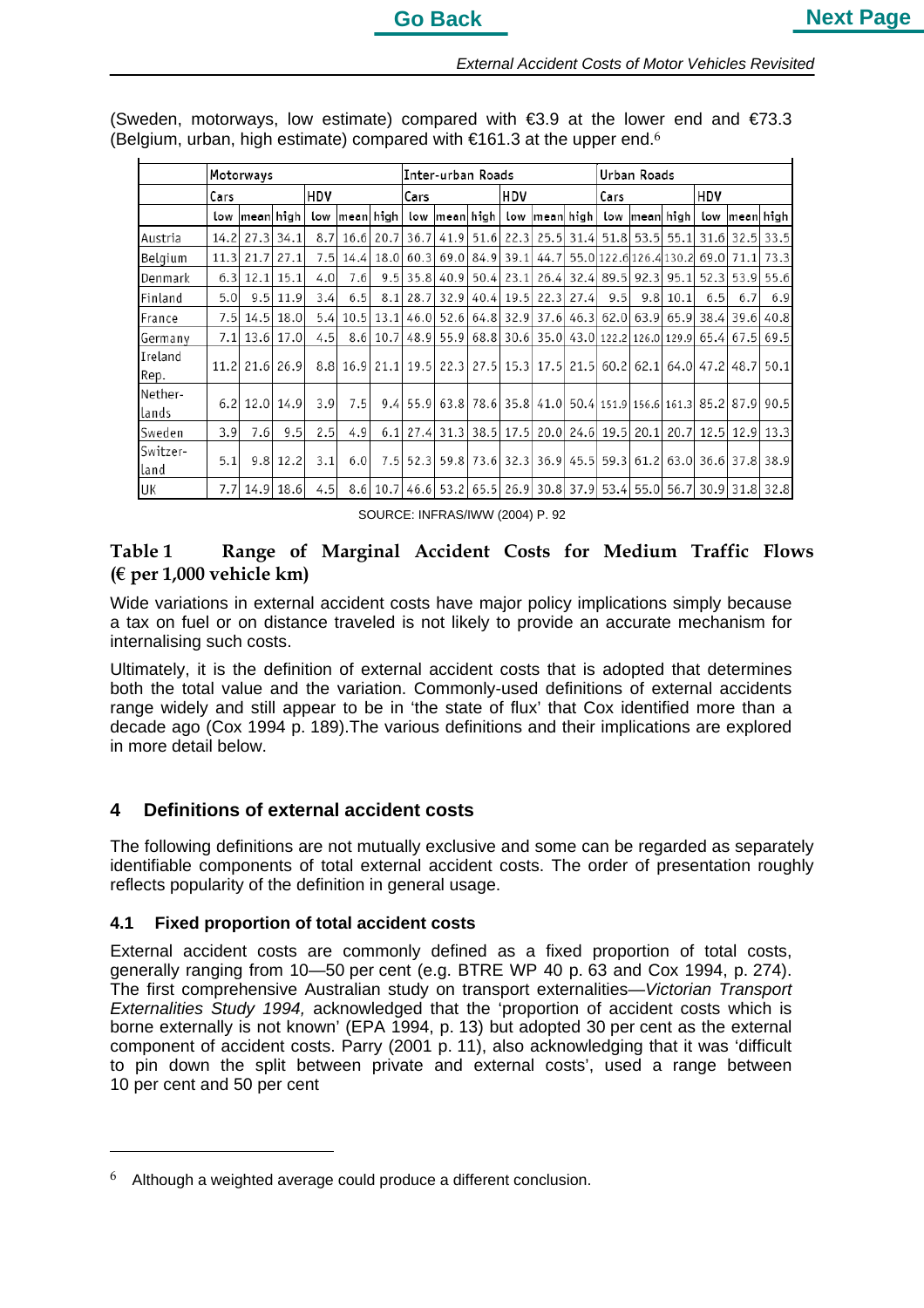When adopting such a definition of external accident costs the final figure will be heavily dependent on the estimate of total accident costs. There is a great deal of uncertainty surrounding these total cost estimates since costing accidents is not an exact scienceestimates can vary widely depending on the two key parameters: the value of life and the discount rate.7 Since human costs generally account for over half the accident costs8, a, say, doubling of the value of life would increase any estimate of accident costs by 60 per cent—and, accordingly, the external component if it were defined as a fixed proportion of total costs.

#### 4.1.1 Determining value of life

There are two major methodological approaches to valuing human life:

- human capital, based on the discounted value of an individual's future stream of earnings; and
- willingness-to-pay, based on an 'observed' individual's willingness to pay to reduce the risk of death or injury.

While initially providing some rationale for developing early valuations, more recently the human capital approach has generally been criticised on a number of grounds, including the unfortunate fact that it means that the life of individuals beyond the working age may be accorded zero value. Small (1999) also argued that the human capital technique is discredited because 'it attempts to value the full transition between life and death rather than the small changes in risk that people actually face'.

Feldman added his criticism of the human capital approach noting that:

…while it [human capital method] measures earning capacity, it does not measure how much the deceased valued his own life. To measure how much people actually value their own lives, it is said, we should see how much they are willing to pay to avoid fatal risks (Feldman 1997, p. 1).

The perceived shortcomings of the human capital method have caused many policy makers to embrace the willingness-to-pay methodology, with a concomitant increase in the value of life—sometimes by an order of magnitude.

However, the willingness-to-pay approach also attracts its share of criticisms.<sup>9</sup> Feldman (1997 p. 2) noted that 'the studies get wildly differing estimates for the value of life, and many absurd results'. Professor Ross Parish (n.d) argued that, for a number of reasons, the willingness-to-pay estimates have very little credibility. In particular, that they assume that workers and consumers respond rationally to very small variations in the risk of death, despite the fact that 'people concerned have no way of knowing these probabilities'. Parish concluded that 'putting a credible economic value on human life is not possible' (p. 17) and that the main choices facing policy makers are to adopt some political valuation or to restrict analysis to cost-effectiveness studies.

For the sake of the current exercise, it is sufficient to recognise both the almost-arbitrary element in the value-of-life estimates and the influence that the estimates have on the external costs of accidents if, as often happens, the external component is assumed to be a fixed proportion of the total costs of accidents.

<sup>7</sup> For elaboration see BTRE 2000

<sup>8</sup> See BTRE 2000, p. xi.

<sup>9</sup> BTRE 2000 p. 22 Table 3.1 compares the advantages and disadvantages of both approaches to valuing human life.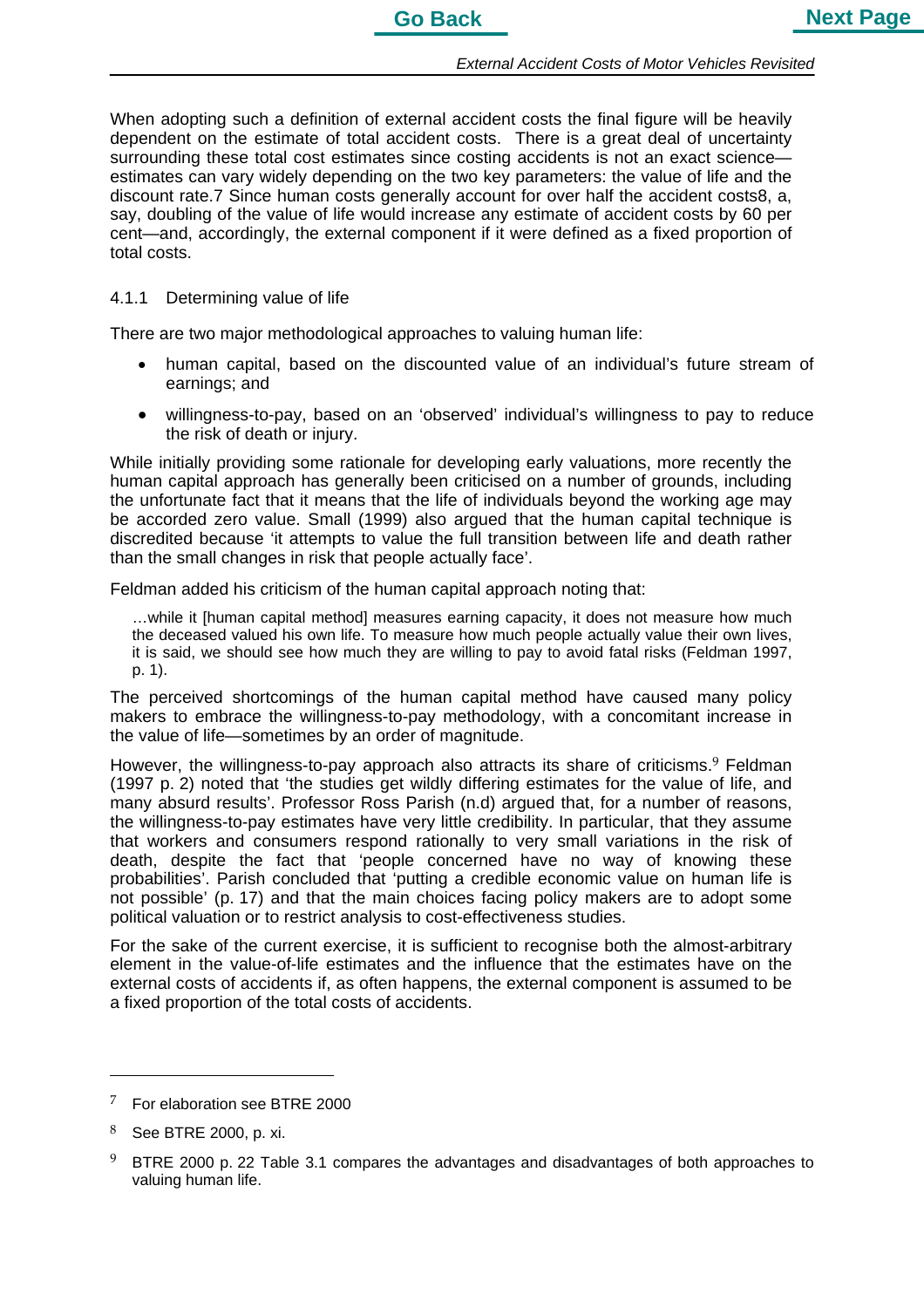# **4.2 Difference between insurance premiums and total accident costs**

This definition of external accident costs as the difference between insurance premiums and total accident costs draws on the logic that if insurance serves as the mechanism to internalise the external costs of accidents and if the total cost of accidents exceeds the total insurance premiums, the difference must, by definition, be external. This definition was adopted by the Inter-State Commission (ISC 1990 vol. 1 p. 163) and is implicit in the work of other researchers.

However, insurance is only one mechanism for internalising costs. Insurance represents the market response to the legal liability that has its basis in Tort law—through which victims of accidents may recover their damage costs from those that cause accidents.

The fact that an individual may not be insured does not automatically mean that such damages cannot be recovered. Road users may opt to carry some risk themselves—to 'coinsure. This is common for many types of insurance reflecting an aversion to catastrophic costs but a willingness to bear moderate costs if insurance premiums are reduced to reflect the share risk. To count only the insurance premiums would completely ignore the residual costs borne by the road users.

# **4.3 Costs arising from disparate vulnerability of road users**

The presence of heavy vehicles on the road (whether trucks or other passenger vehicles) increases the severity of accidents for lighter vehicles and non-motorised road users. Whether or not they are at fault in the accident, a heavy vehicle will cause significantly more damage than a light vehicle in the same collision. This has given rise to a definition of external costs based on the damages suffered by 'less protected users', in particular by pedestrians and cyclists, regardless of fault. Some countries, such as the Netherlands, have enshrined this principle in legislation. In the event of an accident between motorised and non-motorised road users, the legal presumption is that motorised vehicles are at fault. In 2002, the European Commission attempted to introduce similar legislation across the European Union. The Commission argued that motor vehicles cause most accidents and, regardless who is responsible, pedestrians and cyclists usually suffer more.

While it is easy to be sympathetic with the argument, some practical obstacles exist. If the attribution of fault is the combination of actual presence in the vicinity of the road and the larger size, then consistency would demand that roadside buildings and other 'street furniture' were also labeled as 'generators of external accident costs'.

There would also appear to be a theoretical inconsistency with this allocation of responsibility. If the aim in ensuring that motorised vehicles face their marginal external accident costs is to encourage more socially responsible behaviour, then it could be argued that non-motorised road users should also face their marginal external cost. If one group of road users were absolved of responsibility for their behaviour because they were less protected than the other party involved in the accident, then the pressure for them to act in a socially responsible way would be diminished.

Also, there are other mechanisms in place that take account of differential vehicle weights—in the tort and the criminal law system. Where an insurance market is working effectively, the fact that a truck can do considerable damage to lighter vehicles (and cars to unprotected road users) should be reflected in the insurance charges facing the driver.<sup>10</sup> While these charges may be paid in a lump sum and hence unrelated to a particular accident, there are still specific penalties that can result from each accident. For

 $\overline{a}$ 

 $10$  Also, most drivers of heavy vehicles would be loath to have the death of another person on their conscience and reluctant to risk their own lives in an accident. Proponents of this 'differential vehicle weight' argument could still argue that the driver does not face the cost of the life he or she might take. However, consider the case of the pilots of a Boeing 747-300. Is it necessary that they face the real cost of all the 470 deaths if the plane crashes?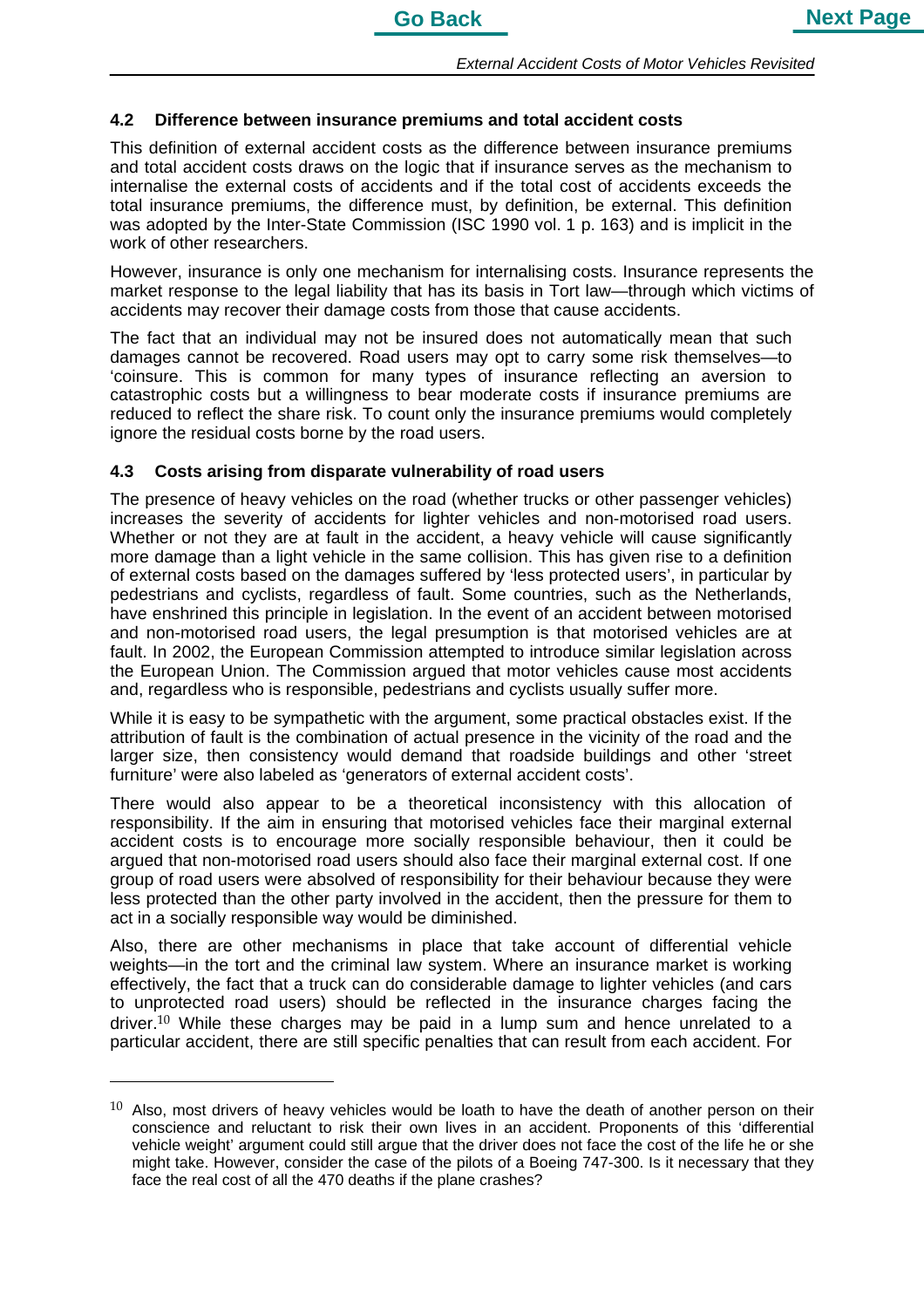instance, criminal charges could apply if the driver had been responsible for a death. A lesser offence could involve fines and penalties that could accumulate to the loss of a licence, putting a driver's livelihood at risk. There will also be insurance penalties through payment of 'excess' and the loss of the no-claim bonus.11

In general, the mix of traffic of different weights is a wider problem than the truck and other road-user interface. The disparity of vehicle weights on a particular road reflects the benefits and costs of providing specific roads for different weight classes. Truck-only lanes have been introduced on some high-density routes in the US and Europe. However, due to our lower traffic densities, that is unlikely to be an option for the near future in Australia.

#### **4.4 Cost imposed on non-road users**

 $\overline{a}$ 

There are two aspects of the costs imposed on non-road users: the personal and the 'system costs'. The personal costs include grief to victims' loved ones, property damages, lost income, medical costs and reduced quality of life to non-users.

System costs cover subsidised hospital, medical and policing costs associated with road accidents (see INFRAS/IWW 2000 p. 26, the UNITE project<sup>12</sup>, and INFRAS/IWW 2004 p.29). One definition adopted by the Interstate Commission<sup>13</sup> was based on system externalities (ISC 1990 p. 89). Elvik (1994) defined system externalities as one of three components of external accident costs estimating that they account for around 30 per cent of the *total* cost of traffic accidents.14 Accident prevention expenditures can also be included in costs imposed on non-road users.

The logic behind defining costs imposed on non-road users as externalities is straightforward. It is reasoned that participation in the road-use activity implies a full understanding of the risks and related crash costs. Road users are regarded as 'consenting adults' who, as a group, bear the costs of accidents. As a consequence, there are no externalities within this group.<sup>15</sup> Hence, it is the costs borne by the group that has not consented that are external costs. Two of the five studies examined by Gómez-Ibáñez (in Greene *et al* 1997) adopted this interpretation, estimating an external accident costs for automobiles of around one (US) cent per mile.

However, there are some stumbling blocks to this interpretation of external accident costs. First, as with congestion, while road users may bear the costs as a group, it is still important to ensure that the individual road users face incentives that reflect the costs they impose on others, whether the 'others' are motorists or non-road users.

With regard to property damage, there are avenues (although imperfect) to recover these costs through insurance and the legal system. The residual costs are likely to be

 $11$  Where drivers are not insured at all (such as when vehicles are unregistered or drivers unlicensed) civil action is the only recourse, and this is generally not very satisfactory. However, with modern technology allowing low-cost detection of unregistered vehicles, this should become a declining problem.

<sup>&</sup>lt;sup>12</sup> UNITE is an EU research program aimed at supplying policymakers with the framework and stateof-the-art cost estimates to encourage the development of a sustainable transport policy through the adoption of fair and efficient pricing of transport infrastructure use. For more details see http://www.its.leeds.ac.uk/projects/unite/objectives.html.

 $13$  Another was the difference between insurance premiums and payouts

<sup>14</sup> Physical injury externalities and traffic volume externalities (discussion following) were the other components.

<sup>15</sup> This is analogous to an argument often made with regard to congestion.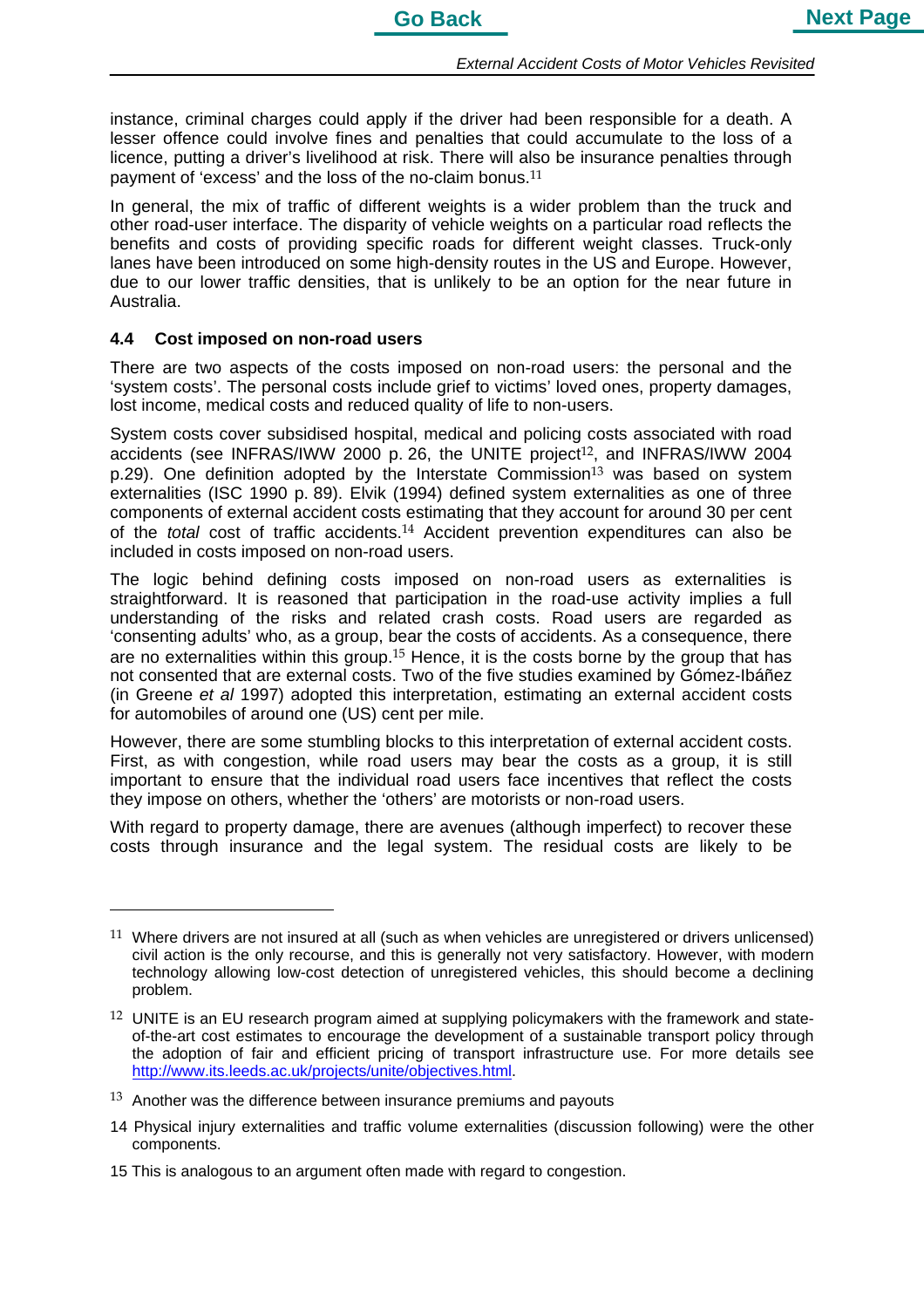capitalised into the value of roadside property.16 Similarly, lost income, medical costs and reduced quality of life to non-uses can be accommodated within the legal framework and the resultant insurance system.

Grief to victim's loved ones is a clearly an important issue. Lindberg (2001 p. 41) noted that although only a few studies were aimed at estimating relatives' and friends' valuations, a figure of around 40 per cent of the value of statistical life seemed to be justified. However, it is not clear whether Lindberg had taken into account the mechanisms that currently exist to internalise those losses: scope for friends and family to separately insure the drive and insurance taken out by the driver that may already incorporate a value for grief by loved ones.17

The question of whether the cost of emergency response and crash prevention expenditures should be regarded as an external accident cost is slightly more complex. It is not made clear why road users should be singled out to cost recover these costs when a community choice appears to have been made to fund them through the tax system. In the words of one analyst:

…unwanted distributional consequences of trying to internalize all costs of traffic injury must be weighed against the loss in efficiency entailed by a system that protects people from paying the full costs of an injury (Elvik 1994 p. 729)

A secondary consideration is mechanisms currently operate the recover some of the system costs from road users. In the event of accidents, there is often provision for the costs to be reimbursed from compensation payments that may follow from a legal settlement. Another method is the imposition of a tax on motor vehicle insurance. In some countries, such as France, car insurance tax is specifically designed to cover some social security expenses linked to road injuries (INFRAS 2000, p. 144).

# **4.5 Traffic volume externalities**

From an economic perspective, if a vehicle entering a traffic stream changes the expected accident cost facing those already in the stream *and* if this change is not reflected in the prices signals facing the new entrant, then an accident externality will be generated. The accident cost of the entering vehicle has two distinct components: the costs faced by the driver and those imposed on other road users. The U.S. Transportation Research Board described this as follows:

The expected accident loss from the added trip is the risk of accident involvement that the added vehicle itself incurs, plus the change in risk to the added vehicles using the facility (TRB 1996 p. 68).18

If the accident cost of the added trip (the marginal accident cost) increases or decreases the average accident cost, then an externality would be generated—which could be positive or negative. An increase in average accident cost arising from the entrant of an extra vehicle would imply an external cost while a reduction would imply an external

<sup>16</sup> While this would be market solution, it is not to say that it would the most efficient solution. The Coase Theorem (Coase 1960) suggests that if property rights were clearly defined and enforceable and bargaining costs low, then the market outcome (whether the property owners or the road users bear the roadside property risk of an accident) would be efficient. However, in the absence of such conditions, societies generally resort to laws that assign liability to road-users.

<sup>17</sup> At least one major insurance company reports that it is possible to take out life insurance on anyone that is an Australian citizen and over the age of 16.

<sup>18</sup> The term 'risk' appears to have been used as a shorthand for 'expected cost' through abstracting from variations in the severity of accidents.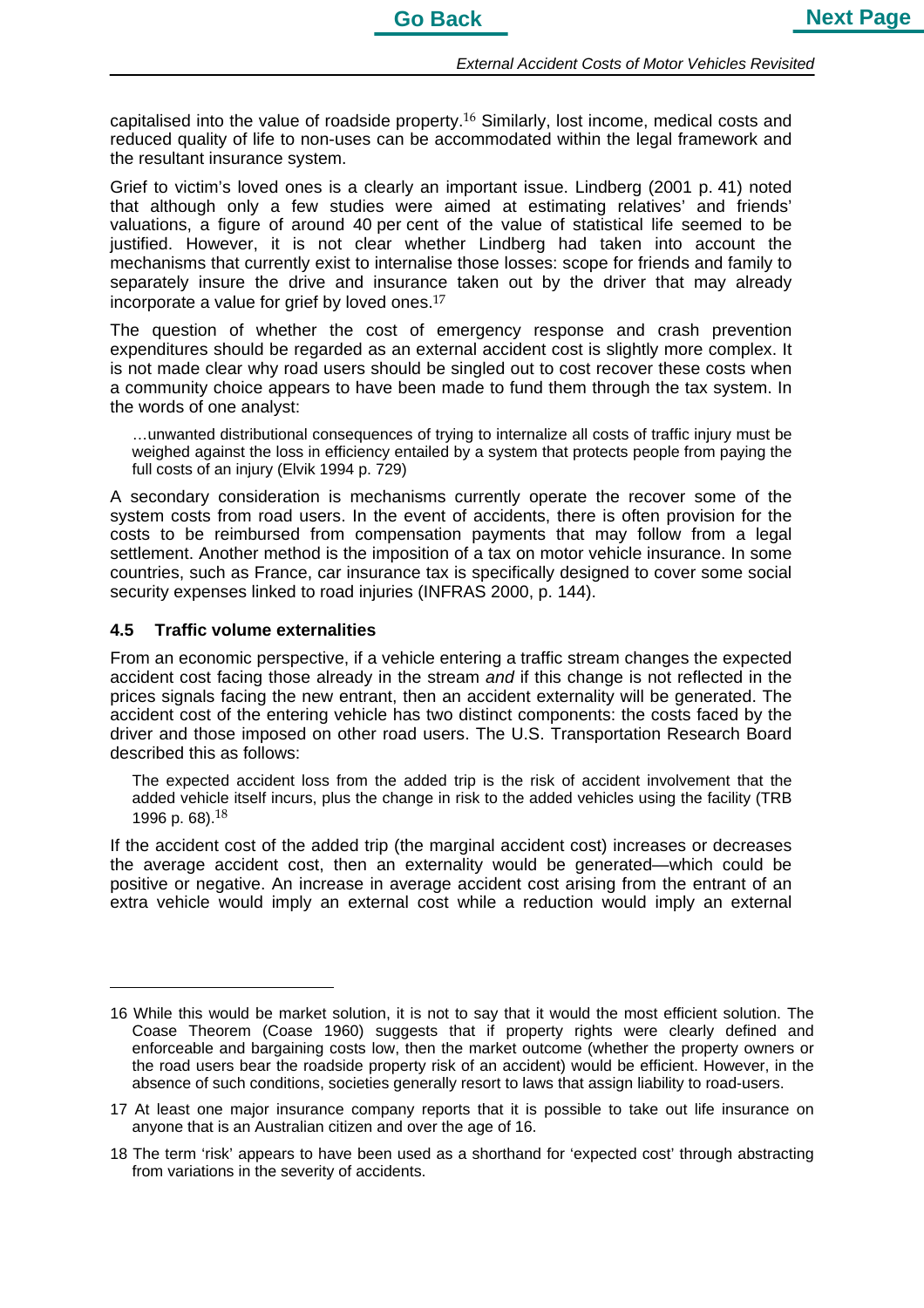benefit. <sup>19</sup> The critical determinant is the functional relationship between traffic flows and accident costs.

4.5.1 Functional relationship between accident costs and traffic volume

The relationship between accident *rates* and traffic flows is straightforward.

If accidents are a random event and drivers take no adjusting behaviour, then one would expect the number of rod accidents to increase as the square of the traffic flow (Dickerson, Peirson and Vickerman in Lindberg 1999 p. 13).

There has been some modelling of the relationship between accident rates and vehicle flows.20 Vickrey (1968) using data from Californian freeway driving in the early 1960s, estimated that the marginal accident rate was 1.5 times the average rate, indicating an external cost.<sup>21</sup> Vickrey went on to make the case that economic efficiency would be best served by exacting from every individual involved in an accident, a payment equal to the full amount of the damage so inflicted, regardless of fault or relative contributory negligence. 22 If three or four vehicles were involved then the total payment would be three or four times the total cost of the accident.23

Elvik (1994) found that the presence of an accident externality was not so predictable concluding that the 'relationship between traffic volume and the number of injuries is not known in sufficient detail to determine whether the marginal external costs of traffic injury are equal to the average external costs (Elvik 1994 p. 731). Dickerson *et al* (1998) reviewed the empirical modelling of the relationship between road traffic accidents and traffic flows, noting Newbury's conclusion that the number of road accidents is proportional to flow, based on the 1982 US Federal Highway Cost Allocation Study. From their own analysis they concluded that the accident-flow relationship is non-linear and varies significantly between different road classifications and traffic volumes—while the externality is typically close to zero for low to moderate traffic flows, it increases substantially at high traffic flows. Also, at some point of increasing traffic flows, the 'accident externality is transformed into a congestion externality" (Dickerson *et al* in Lindberg 1999 p. 13).

Recent research by Edlin and Karaca-Mandic (2003) examined the extent to which an increase in traffic density in a given (U.S.) state increases (or decreases) insurance premiums. By using insurance premiums as a proxy for accident costs the researchers concluded that the marginal external accident cost could be twice the average although in some low density states there may be no accident externality (p. 19).

The functional relationship between traffic volume and accident costs determines the level and nature of traffic volume accident externalities. If the expected accident costs are proportional to traffic flow, then there would be no externality. An external cost is

<sup>&</sup>lt;sup>19</sup> For further reading see TRB (1996), Committee for Study of Public Policy for Surface Freight Transportation 1996, Dickerson *et al* (1998) and Walters (1961).

<sup>&</sup>lt;sup>20</sup> Jan Owen Jansen (1994) demonstrated statistically that crash externalities occur only if average accident rates and severity are sensitive to traffic volumes. For elaboration, see Gómez-Ibáñez (in Greene *et al* 1997 p. 164).

 $21$  Note that 'accident rate' is not synonymous with 'accident cost'.

 $22$  While Vickrey qualified this general conclusion somewhat, he regarded the qualifications as inconsequential.

<sup>&</sup>lt;sup>23</sup> With the excess funds collected being considered as part of the scarcity rent for use of the facilities (Vickrey 1968 p. 4).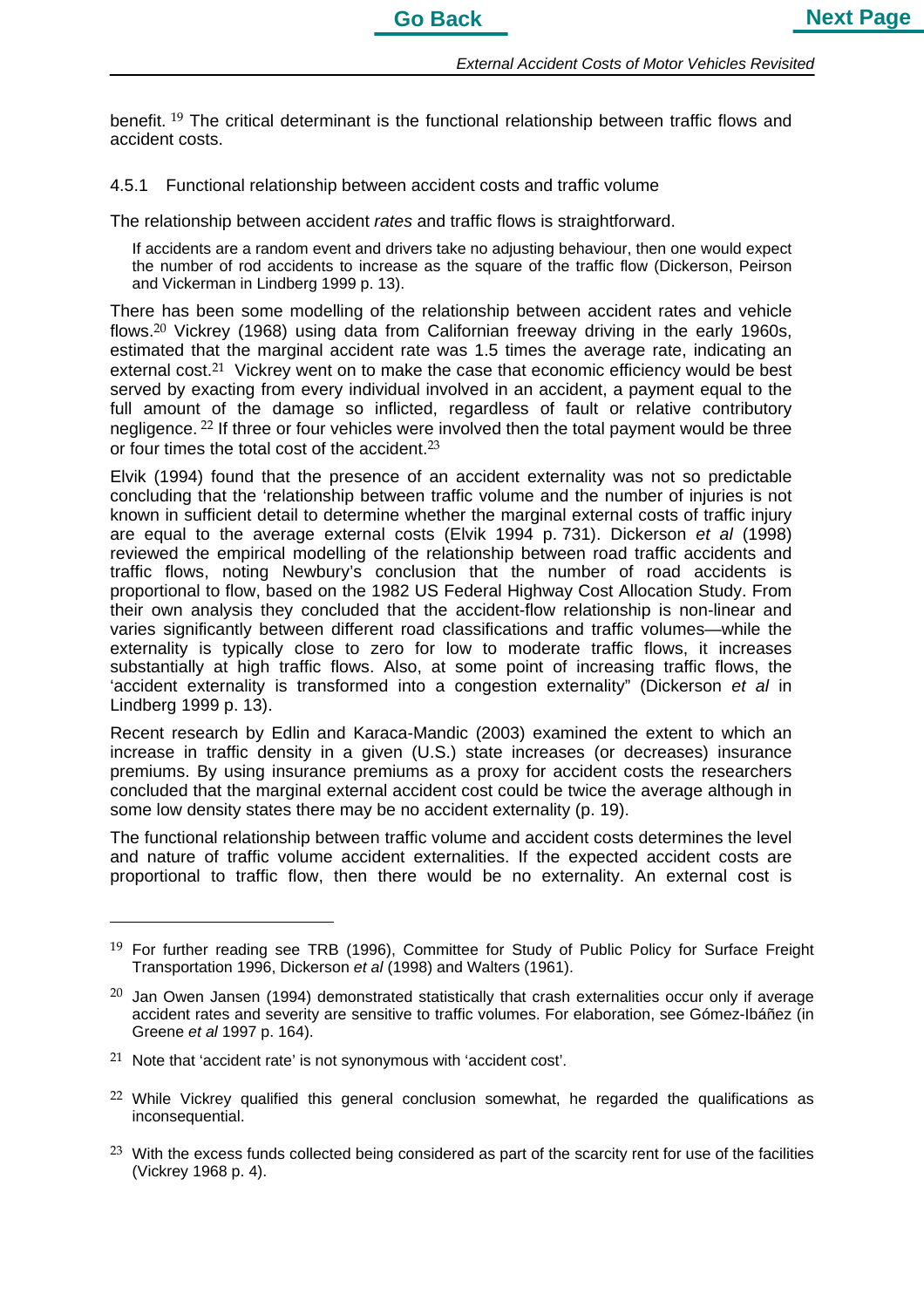generated if expected accident costs increase faster than traffic volume—an external benefit if accident costs increase slower than traffic volume.

## **5 Is the solution improving the mechanisms for internalising accident costs?**

There are two broad institutional mechanisms for internalising the external accident costs of road use: insurance and the legal system. Enforcement of the road rules represents an ex ante attempt at forcing road users to face the cost of unsafe driving practice.<sup>24</sup> Presumably the penalties associated with behaviour reflect the higher accident risks associated with the behaviour. Stricter enforcement of road rules is technically possible. It is possible that the greatest gains (in terms of internalising accident costs) would be achieved from basic measures, such as ensuring that all drivers were licensed and vehicles were covered by minimum insurance. With modern vehicle identification techniques this should soon (if not already) be both technically and economically feasible, with only the political will being the final requirement.

The second institutional mechanism for internalising the accident costs of road use is the legal system, principally the law of tort. This provides the basic framework for ensuring that road users bear the cost of the damage they impose on others. Whether a system of strict liability or negligence is adopted the outcome will be the same *if* the courts set the level of due care to the socially optimum level of care.25

#### **5.1 Insurance—good or bad?**

An aversion to risk and catastrophic costs encourages many road users to voluntarily seek insurance to deal with these legally-enforced responsibilities, on top of the compulsory third-party insurance. However, insurance has been criticised because it protects transport users against accident risks, thereby changing their behaviour (e.g. Litman 2003) Elvik (1994 p. 279) found that while the evidence was conflicting, it generally held that measures that reduced accident costs borne by individual road users tended to increase the number of accidents.

It is also argued that the up-front nature of the insurance payments, only vaguely related to accident risk, fails to send accurate signals about the day-to-day cost of road use. As one commentator observed:

…once the lump sum insurance cost of admission to car registration is paid insurance cannot put cost pressure on decisions about whether or not to take a trip…auto insurance provides ''unlimited free mileage' (Butler 1996)

It is generally accepted that there is significant scope for more finely differentiated and more actuarially-correct insurance premiums. Much of Vickrey's influential 1968 paper focussed on the potential contribution of improvements in the structure of insurance payments. While there have been some improvements since 1968 in that a few insurance companies are trialing Pay-As-You-Drive insurance, lump sum payments still dominate.26

However, the lump sum payment of insurance does not completely abrogate the variable accident cost of road use. There still remain considerable incentives to avoid accidents, such as payment of excess, loss of no-claim-bonus and the personal risk and nuisance factor associated with accidents. Also, there are many goods and services where consumers can choose between fixed or variable costs or a combination of both. The

 $24$  A separate paper could be written on whether penalties should reflect the expected cost of behaviour or the actual cost.

<sup>&</sup>lt;sup>25</sup> Shavell (2003) provides a lucid explanation of this point http://ssrn.com/abstract=379802

 $26$  See Litman (1999, 2004 and 2005) for more detail.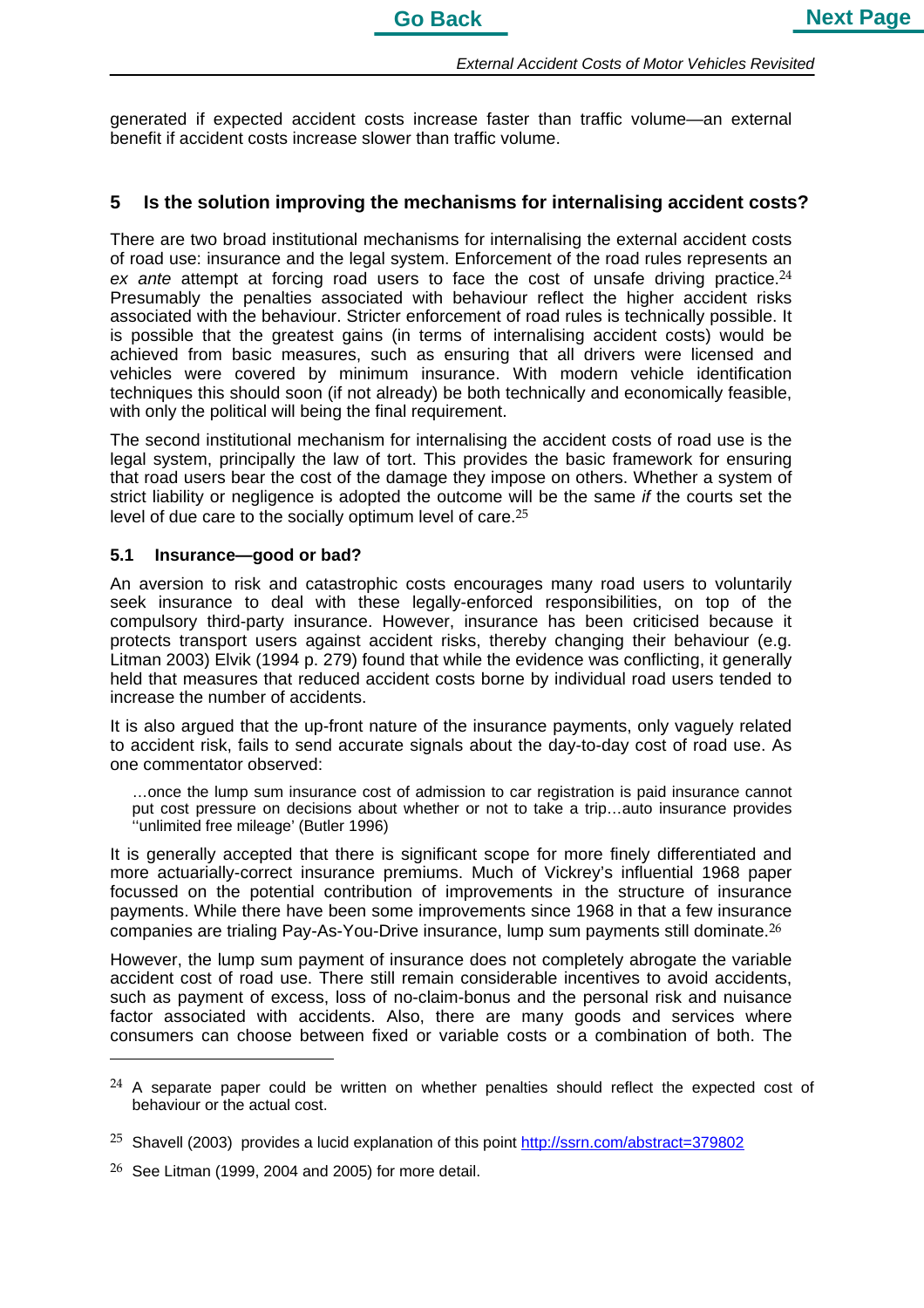literature reveals little concern over the fact that many consumers choose the fixed cost options for homes, cars, gym membership and mobile phones, thereby reducing their variable cost and risking the 'over consumption'.

There is appeal in the argument that improving the insurance system represents an efficient option for internalising the external cost of accidents. The scope for more actuarially-correct insurance charges will be increase significantly when global positioning systems become standard equipment. The Final Report of the Expert Advisors to the High Level Group on Infrastructure Charging concluded that:

…a sophisticated insurance structure based on detailed risk information and reflecting the different variable components of the costs of accidents is the most satisfactory available means of internalising the external costs of transport accidents (Lindberg 1999).

A pertinent question for policymakers is whether there are currently any administrative or regulatory barriers to a more efficient insurance system.<sup>27</sup>

#### **5.2 Rigorous enforcement of road rules**

The legal system represents an important mechanism to internalise external accident costs. The rigorous enforcement of the road rules, particularly the apprehension of unregistered and unlicensed drivers, would reduce the external component of accident costs. However, such enforcement is not costless—either in a budget or political terms.

#### **6 Conclusions**

Accident costs are an important component of road transport costs. If, as some analysts estimate, a significant proportion of these costs are external, then the level of road use would be higher than is in the community's interest. Even if motoring taxes offset these external costs, it is unlikely that the structure of the taxes would correct the signals facing road users.

The estimation of external accident costs is very complex, raising both conceptual and measurement problems. In the absence of clear direction from the theory, it is understandable that simple definitions are often utilized. The range of popular measures include a share of total accident costs, the difference between total accident costs and total insurance premiums, costs imposed on non-road users (system costs being the main ones) and costs arising from the disparate vulnerability of road users. Most of these measures incorporate the concept of fault.

The more complex measure of accident externalities, one completely unrelated to fault, can appear to be quite alien. However, when presented as simply one component of external accident cost—the traffic volume externality—and that which is analogous to congestion, it can be more readily appreciated. This component of external accident cost draws on the potential difference between average and marginal accident costs. If the marginal accident cost equals the average accident cost, there is no traffic volume externality. An external cost exists where the marginal accident cost of a new entrant to the traffic stream is greater than the average accident cost. Conversely, where the marginal accident cost is lower than the average accident cost (say through the reduced accident severity due to the increased congestion) then there is an external benefit. While the functional relationship between accident *rates* and traffic flow is predictable, there remains a significant challenge in determining the functional relationship between accident *costs* and traffic flow.

 $27$  It was necessary to introduce enabling legislation in Texas before Progressive's Pay-As-You-Drive insurance system could be introduced.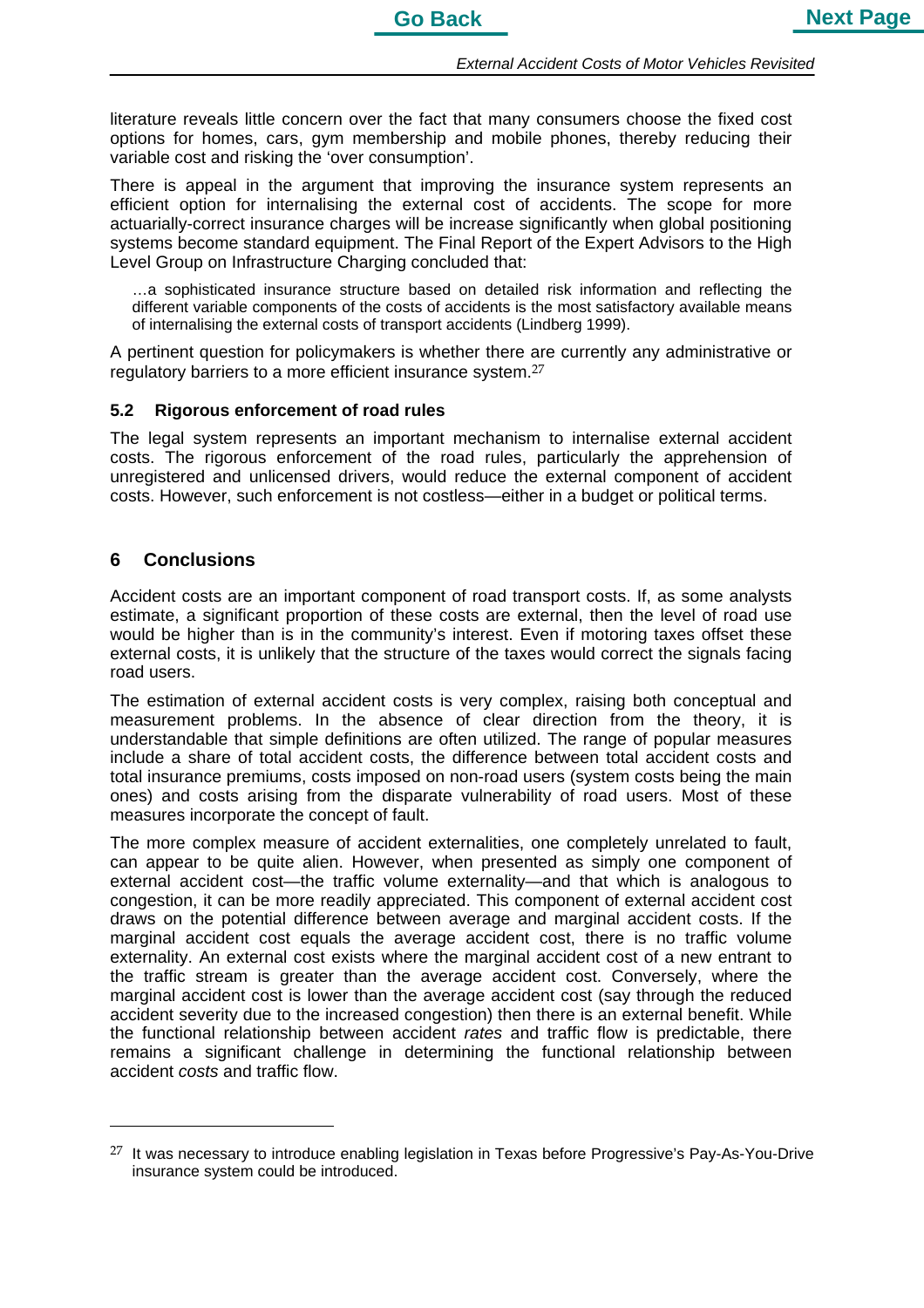There is a three part message for policy makers. Facilitating improvements in law enforcement and in the insurance system would encourage the internalisation of external accident costs. The recovery of system costs is a separate issue that needs to be approached with a wider framework in mind. The most difficult area is the traffic volume externalities. This is an area requiring more research into the functional relationship between traffic flow and accident costs and into the link between congestion externalities and traffic volume externalities.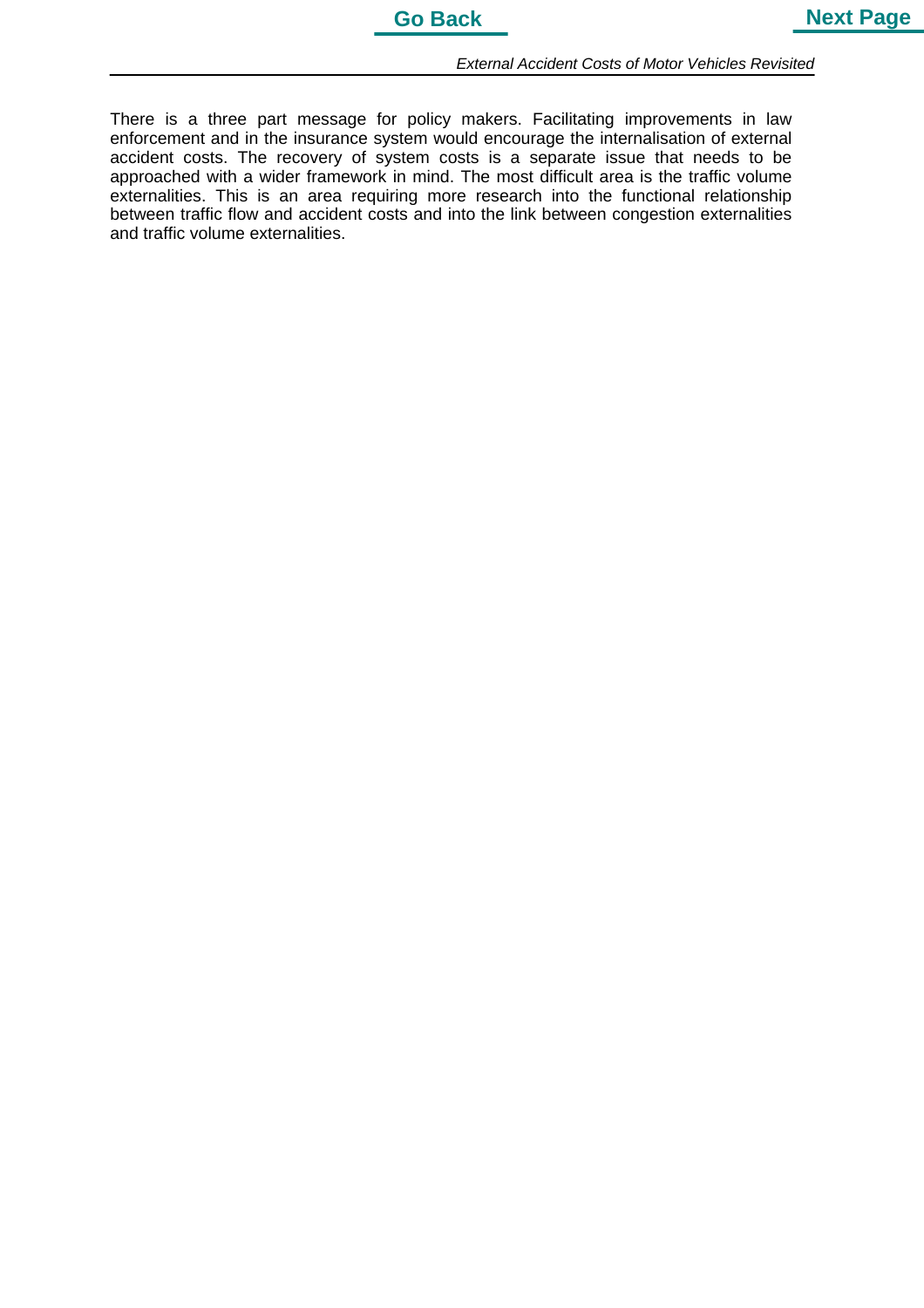

### **References**

ATSB (2003) *Articulated Truck Fatalities Monograph 15*, http://www.atsb.gov.au/road/mgraph/mgraph15/index.cfm

Australasian Railway Association (2005) *The Future of Freight,* report prepared by Port Jackson Partners Ltd, http://www.ara.net.au/dbdoc/Future\_of\_Freight.pdf

Australian Automobile Association (AAA) (1998) *Tax Reform and Motoring*, http://www.aaa.asn.au/submis/pre-2000/tax.htm

Bureau of Transport and Economics (2000) *Road Crash Costs in Australia*, Report 102, http://www.btre.gov.au/docs/r102/r102.pdf

Butler, P. (1996) *Auto-insurance Pricing: Operating Cost versus Ownership Cost; the Implications for Women*, National Organisation for Women, Proceedings, Women's Travel Issues Second National Conference, Chapter 39, 737-751. Federal Highway Administration www.fhwa.dot.gov/ohim/womens/chap39.pdf

Coase, R. (1960) *The Problem of Social Cost* http://www.sfu.ca/~allen/CoaseJLE1960.pdf

Cox J. (1994) *Refocusing Road Reform*, Business Council of Australia, Melbourne.

Dickerson, A. Peirson J and Vickerman, R (1998) *Road Accidents and Traffic Flows: an Econometric Investigation*, http://www.kent.ac.uk/economics/papers/paperspdf/1998/9809.pdf

Edlin, A (2002) Per-Mile Premiums for Auto Insurance, Economics Department, University of California, Berkeley, Working Paper E02-318, June 2, http://iber.berkeley.edu/wps/econwp.htm and http://repositories.cdlib.org/iber/econ/E02-31

Edlin, A and Karaca-Mandic, P (2003) *The Accident Externality from Driving*, July 9, Economics Department, University of California, Berkeley, Working Paper E03-332, http://repositories.cdlib.org/iber/econ/E03-332.

Edlin, A. (1999) *Per-mile Premiums for Auto Insurance*, National Bureau of Economics Research Working Paper 6934 http://econwpa.wustl.edu/eps/le/papers/9902/9902002.pdf

Elvik, r. (1994) *The External Costs of Traffic Injury: Definition, Estimation, and Possibilities for Internalization*, Accident Analysis and Prevention, vol. 26, No. 6, pp. 719-732.

English, G., Schwier, C., Lake, R., Hirshhorn, R. and Barton, R. (2000) *Internalizing the Social Cost of the Transportation Sector*, *Final Report,* December http://www.tc.gc.ca/programs/environment/economicanalysis/cost/docs/SoccostRpt.pdf

European Commission (EC) 1998 *Fair payment for infrastructure use: a phased approach to a common transport infrastructure charging framework in the EU,* Brussels, July 1998, available at http://www.worldbank.org/html/fpd/transport/pol\_econ/fair\_pay/fpiu\_abs.htm.

European Commission (2001) *White Paper Transport Policy to 2010: Time to Decide* http://europa.eu.int/comm/energy\_transport/en/lb\_en.html

European Commission, DG Research 2003, *External Costs - Research Results on Socioenvironmental Damages Due to Electricity and Transport* Feldman, A. (1997) *Probabilistic Value of Life vs. Deterministic Value of Time* Working Paper No. 97-22, www.econ.pstc.brown.edu/1997/1997-22.pdf

Gómez-Ibáñez , J (1997) *Estimating whether transport users pay their way: the state of the art*, in Greene, David L., Donald W. Jones, and Mark A. Delucchi (eds.), The Full Costs and Benefits of Transportation: Contributions to Theory, Method and Measurement. (Berlin) Springer-Verlag, pp. 149-172.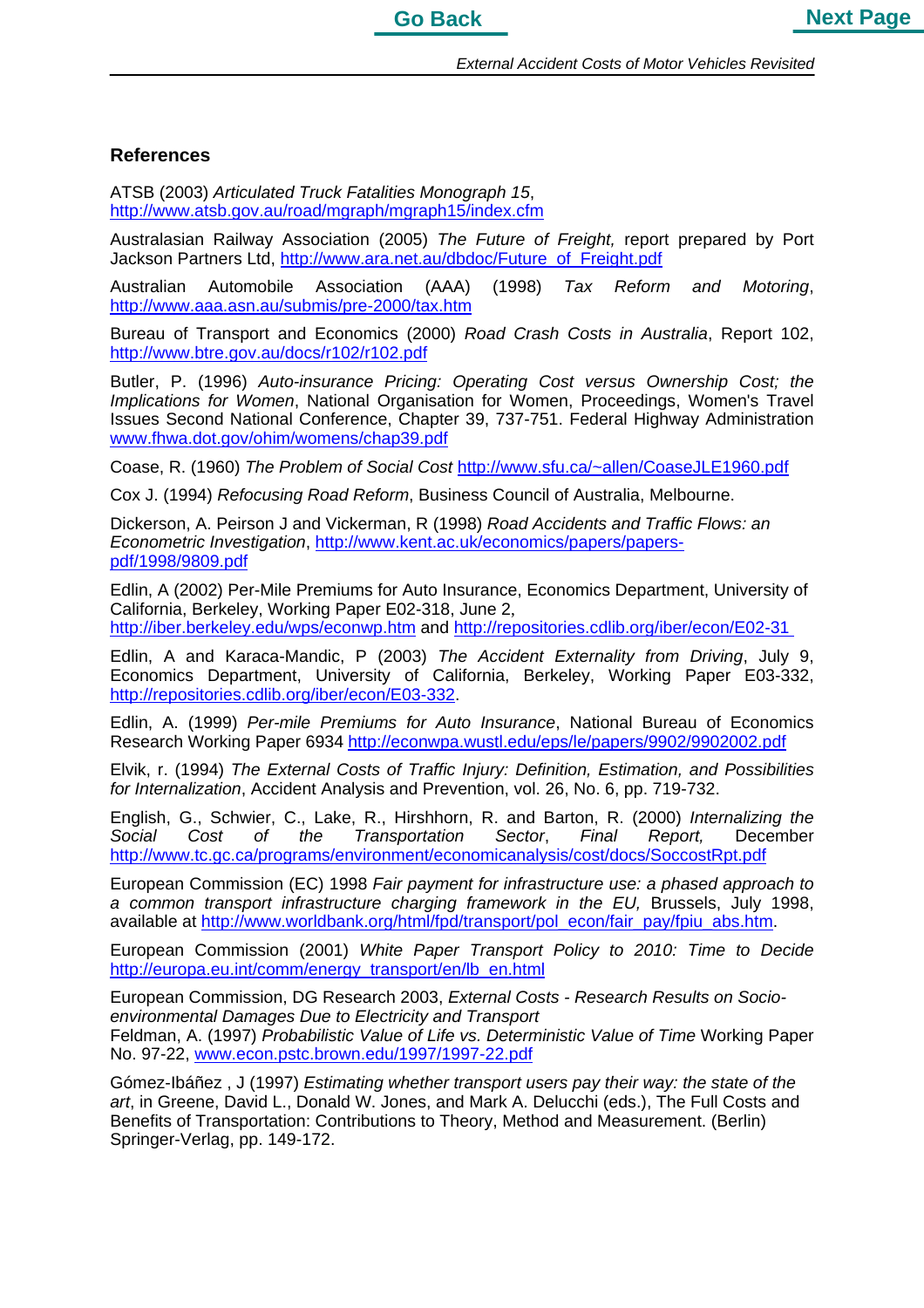Gómez-Ibáñez, J, Tye, W. and Clifford Winston, eds. (1999) Essays in Transportation Economics and Policy: A Handbook in Honor of John R. Meyer. Washington, DC: Brookings Institution. (GTW)

Greene, D, Jones, D and. Delucchi, M (eds.) (1997) The Full Costs and Benefits of Transportation: Contributions to Theory, Method and Measurement (Berlin) Springer-Verlag,

INFRAS/IWW (2000) *External Costs of Transport: Accidents, Environmental and Congestion Costs of Transport in Western Europe*. Zurich/ Karlsruhe.

INFRAS/IWW (2004) *External Costs of Transport: Update Study*, October http://www2.uic.asso.fr/d\_environnement/envissues/full-report.pdf

Interstate Commission (IC) (1990) *Road Use Charges and Vehicle Registration: A National Scheme*, Volumes 1 and 2.

Jansson, J (1994) Accident Externality Charges, *Journal of Transport Economics and Policy*, XXIIX, pp 31-43, http://www.bath.ac.uk/e-journals/jtep/pdf/Volume\_XXV111\_No\_1.pdf

Laird, P (2003) *Australian Transport and Greenhouse Gas Reduction Targets,* paper presented at 26<sup>th</sup> Australasian Transport Research Forum, Wellington, New Zealand, Oct.

Lindberg, G (1999) *Calculating Transport Accident Costs,* Final Report of The Expert Advisors to the High Level Group on Infrastructure Charging (Working Group 3) April 27, http://europa.eu.int/comm/transport/infr-charging/library/crash-cost.pdf

Lindberg, G (2001) *External Accident Cost of Heavy Goods Vehicles*, Swedish National Road and Transport Research Institute (VTI), S-781 27 BORLÄNGE, SWEDEN paper presented at the UNITE seminar Paris September 2001 www.its.leeds.ac.uk/projects/unite/paris/lindberg.pdf

Lindberg, G.(2001) Traffic insurance and Accident Externality Charges *Journal of Transport Economics and Policy*, vol. 35, no. 3, 1 September, pp. 399-416 (18) http://www.ingentaconnect.com/content/lse/jtep/2001/00000035/00000003/art00004

Lindberg, G. (2002) *Implementing Interurban Road Pricing Reforms: Consensus and Constraints* (draft) http://www.imprint-eu.org/public/Papers/IMPRINT3\_Lindberg.pdf

Litman, T (1999), *Pay-at-the-Pump Auto Insurance: Criticisms and Proposed Modifications*  http://www.rff.org/rff/Documents/RFF-DP-99-14-REV.pdf

Litman, T (2003), *Evaluating Safety and Health Impacts TDM Impacts on Road Safety, Personal Security and Public Health*, http://www.vtpi.org/tdm/tdm58.htm.

Litman, T (2004) *Pay-As-You-Drive Pricing for Insurance Affordability*, http://www.vtpi.org/payd\_aff.pdf.

Litman, T (2005) *Pay-As-You-Drive Vehicle Insurance*, Victoria Transport Institute, http://www.vtpi.org/tdm/tdm79.htm. Note that this is an updated version of the paper.

Mayeres, I, Proost, S, Vandercruyssen, D, De Nocker, L, Int Panis, L. Wouters, G and. De Borger, B (2001) *The External Costs of Transportation Summary Report*, http://www.belspo.be/belspo/home/publ/pub\_ostc/mobil/rapp04syn\_en.pdf

Parish, R (no date) *The Valuation of Human Life* (unpublished but available in PDF from lyn.martin@dotars.gov.au).

Parry, I and Small, K (2002) *Does Britain or the United States Have the Right Gas Tax?* University of California Energy Institute. Policy & Economics. Paper EPE-003. http://repositories.cdlib.org/ucei/policy/EPE-003

Parry, I. and Bento, A. (2001) *Estimating the Welfare Effect of Congestion Taxes: the Critical Importance of Other Distortions with the Transport System*, http://www.rff.org/~parry/Transport/cong%20tax.pdf